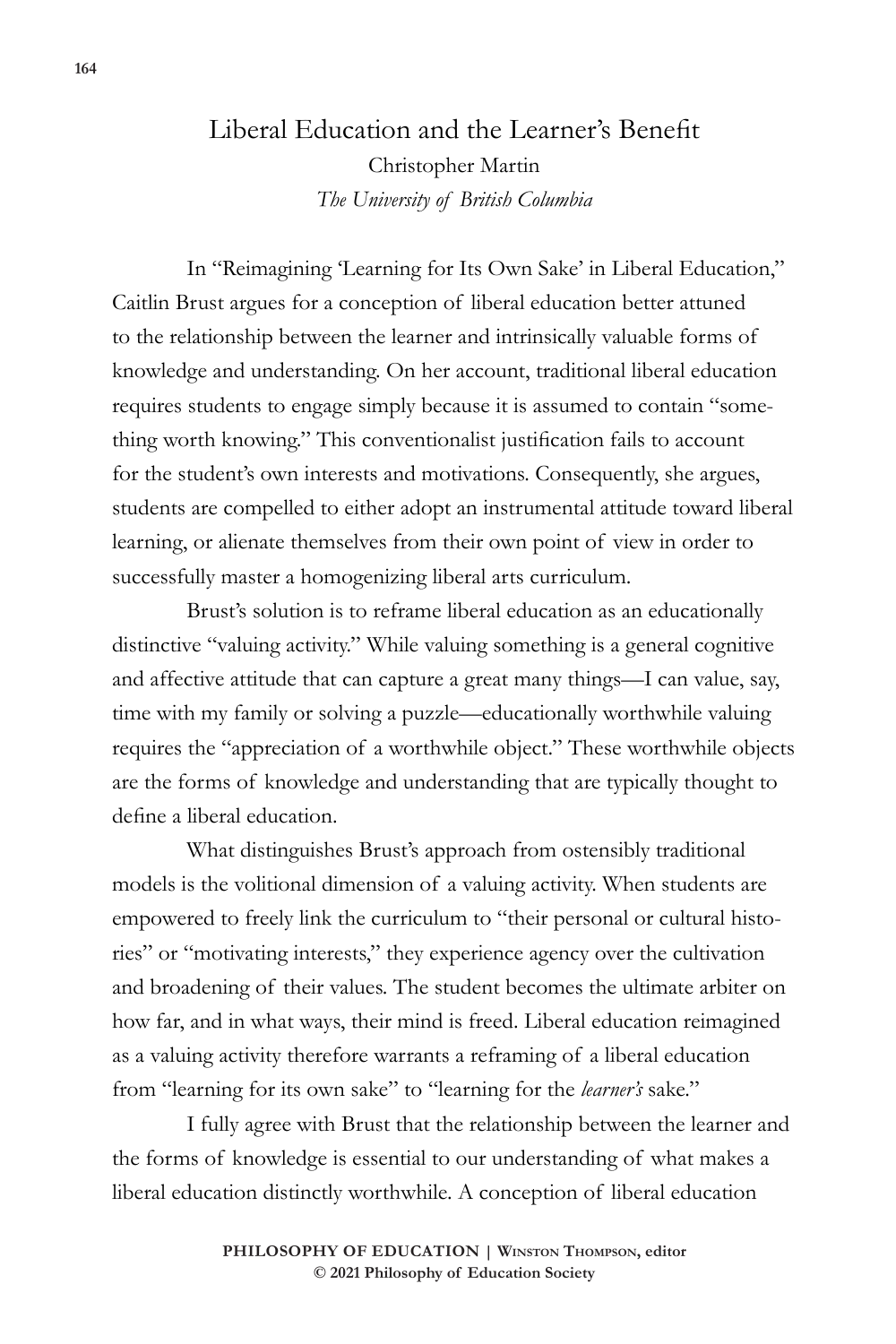that neglects to justify the desirability of this relationship, or is focused only on what ought to be learned, may be rightly charged with "scholasticism" (as Dewey pejoratively put it). Her articulation of that relationship is incisive, especially when viewed in light of cases where advocates for a liberal curriculum assume that this relationship speaks for itself and focus their efforts on defending the importance of the canon or various reading lists. Justification abhors a vacuum, and in its absence a caricatured or one-sided understanding of what a liberal education entails can be left to flourish.

However, while some educational programs that happen to call themselves "liberal" function in this way, I do not think that we can infer that *conceptions* of liberal education trend, logically, in this scholastic direction. It could be that, in practice, some educational offerings simply do a better job of satisfying the criteria of a liberal education than others. Therefore, I think that the solution to Brust's problem is not a reimagining of liberal education as such, but a call for liberal education programs to hew more closely to their conceptual foundations as Paul Hirst did in his 1965 analysis of the Harvard Committee Report.<sup>1</sup>

If I'm right about this, I think the next step for Brust's account is to establish where she believes her proposal stands in relation to various philosophical conceptions of liberal education and how *they* characterize this relationship. I don't presume that Brust is, or ought to be, in full agreement with any of these conceptions. But it would be a useful reference point for understanding in what respects her proposal is a true *reimagining* of liberal education, a needed *reemphasis* of the relational dimensions of a liberal education, or an educational vision entirely different from a liberal education.

Let me illustrate. Brust claims that we should see the content of a liberal education as objective, or "agent-neutral." In order for this content to take on educational significance for the learner, it must link up with the student's existing motivations and interests. This move makes sense if we assume that, in a traditional liberal education, intrinsically valuable forms of knowledge and understanding are motivationally inert in the first place. And why should we think otherwise? If knowledge is valuable for its own sake, it must surely be detached from our worldly motivations. And not just econom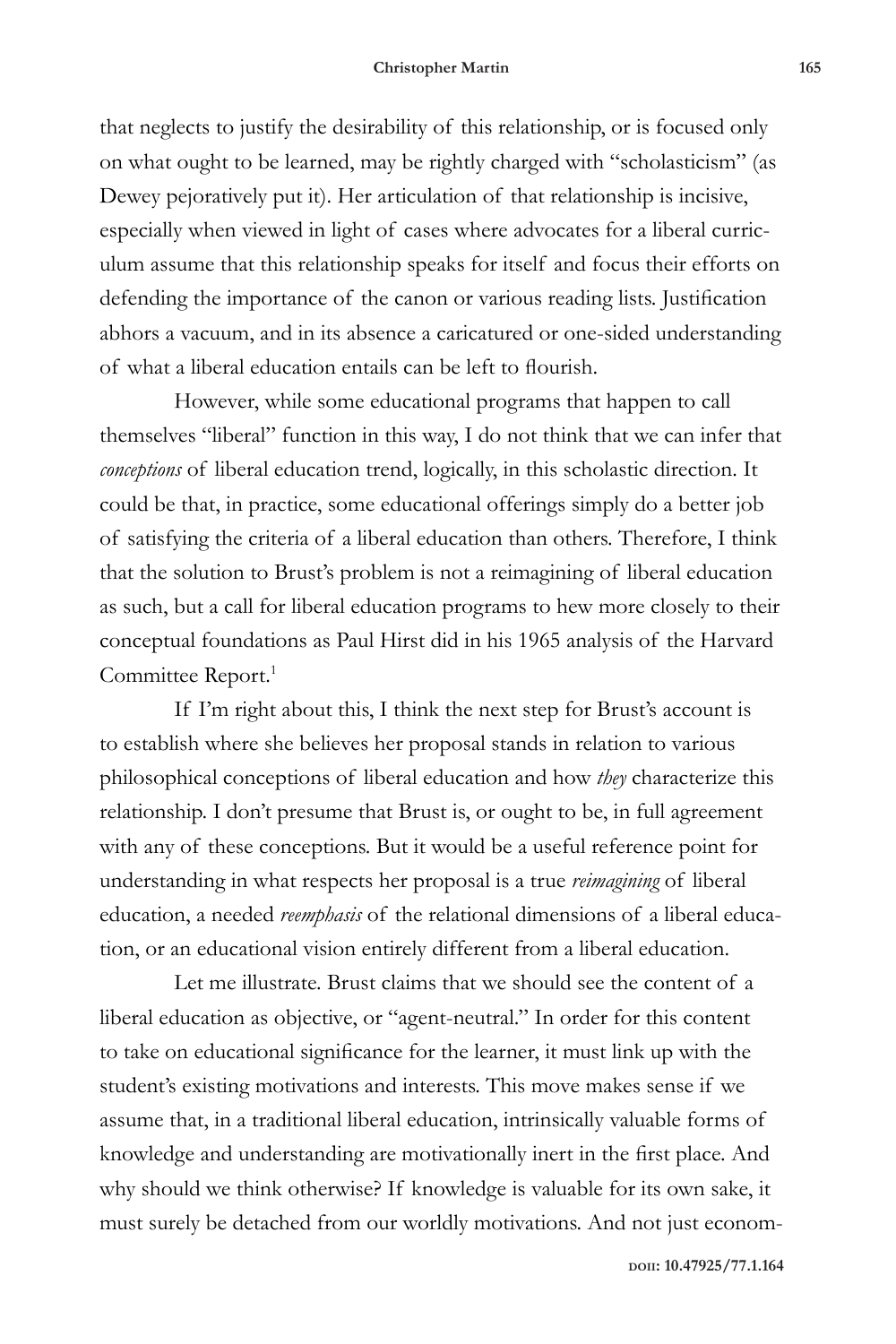ic motivations, but our personal and cultural interests, as well.

However, liberal educationalists such as Oakeshott, Peters, and Hirst do not see forms of knowledge and understanding as agent-neutral in this motivationally inert sense, exactly. They characterize these forms, variously, as a "a conversation…made more articulate over the course of centuries," "public forms of experience," or "distinct forms or discourse…disciplines that form the mind" that arise from our common human curiosity.<sup>2</sup> Works of art, revered plays, philosophical tracts, famous political manifestos, and so on are not to be understood as reified, highbrow cultural artifacts to be appreciated by the elect (although they often are treated in this way). They represent hard fought public contributions to humanity's attempts to know and to understand. This "discourse" or "conversation" has the characteristics of what economists call a public good: it is non-excludable and non-rivalrous. Constituted by humanity, it belongs to literally every human being. It is not a discourse merely for scientists and professional artists and university professors.

How does this bear on the motivational question? Allow me to proceed in measures that are equal parts conceptual and sentimental, if only to make the distinctiveness of the philosophical conception of liberal education clear. The learner is situated in the local. The local is a valuable community of intellectual origin. The challenge for the liberal educator is to bridge the daunting motivational gap between the student's local world and a world-historical conversation that stretches back millennia. Motivating students by showing them there is something in that conversation that affirms their particular personal or cultural interests might sometimes be an effective approach, but it is neither necessary nor sufficient.

One might point to that last claim as evidence of a liberal curriculum's elite and exclusionary mindset or its hostility to the particularities of the learner. On the contrary, a liberal education is committed to a more demanding and pro-active form of inclusion.<sup>3</sup> The liberal educator aims for the student to realize that they have a distinctive point of view. Their initiation into the larger conversation should not only enrich that point of view, but empower the learner to make their own contribution to that same human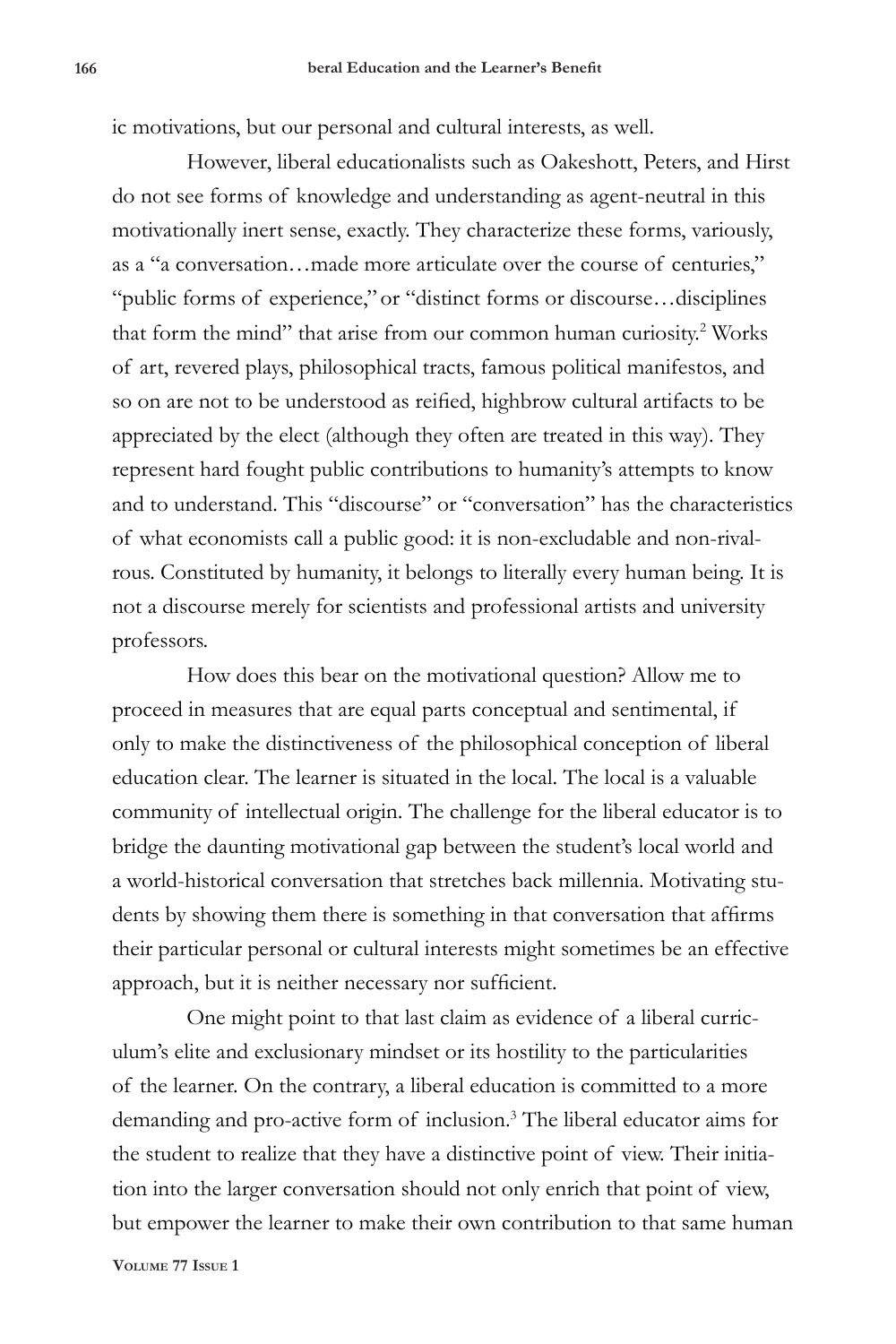conversation. Liberal education sees the learner as an intrinsic end, never as a mere means, and this moral commitment should serve as a basis for assessing the educational policies and practices carried out in its name.

Yet, aren't the forms of knowledge inherently politically authoritative and hierarchical? We tend to see things in this way when we mistakenly conflate the forms with their institutionalization in schools and universities.<sup>4</sup> Of course, like any conversation we find ourselves joining, *in media res*, we need to spend a little time listening in order to get our bearings on what the conversation is all about, where it has been, and where it's going, before jumping in. But the liberal educator wants the learner to jump in all the same, partly because what the learner may mistake as simply their parochial personal or cultural insight may turn out to be a profound contribution to humanity's public intellectual good.

Does this (admittedly broad) characterization sufficiently capture Brust's insight into the value of student agency in liberal learning? Is there enough of the learner's "own sake" in this formulation? My hope is that I've provided a picture that goes some way to addressing these concerns, though we will need to hear more about Brust's thoughtfully rendered contribution to the conversation about liberal education before we can say for sure.

1 Paul H. Hirst, "Liberal Education and the Nature of Knowledge," *Philosophical Analysis and Education* 2 (1965): 113–140.

2 Michael Oakeshott, "The Voice of Poetry in the Conversation of Mankind," in *Rationalism in Politics and Other Essays* (Carmel: Liberty Fund, 1962); Paul H. Hirst and R. S. Peters, eds., *The Logic of Education,* vol. 16 (New York: Routledge, 2011), 34; Hirst, "Liberal Education," 45.

3 Krassimir Stojanov, "Overcoming Social Pathologies in Education: On the Concept of Respect in R. S. Peters and Axel Honneth," *Journal of Philosophy of Education* 43, no. 1 (2009): 161–172.

4 Brust notes that abstractions such as "knowledge and understanding" can obscure how elites structure their teaching and learning in order to advance